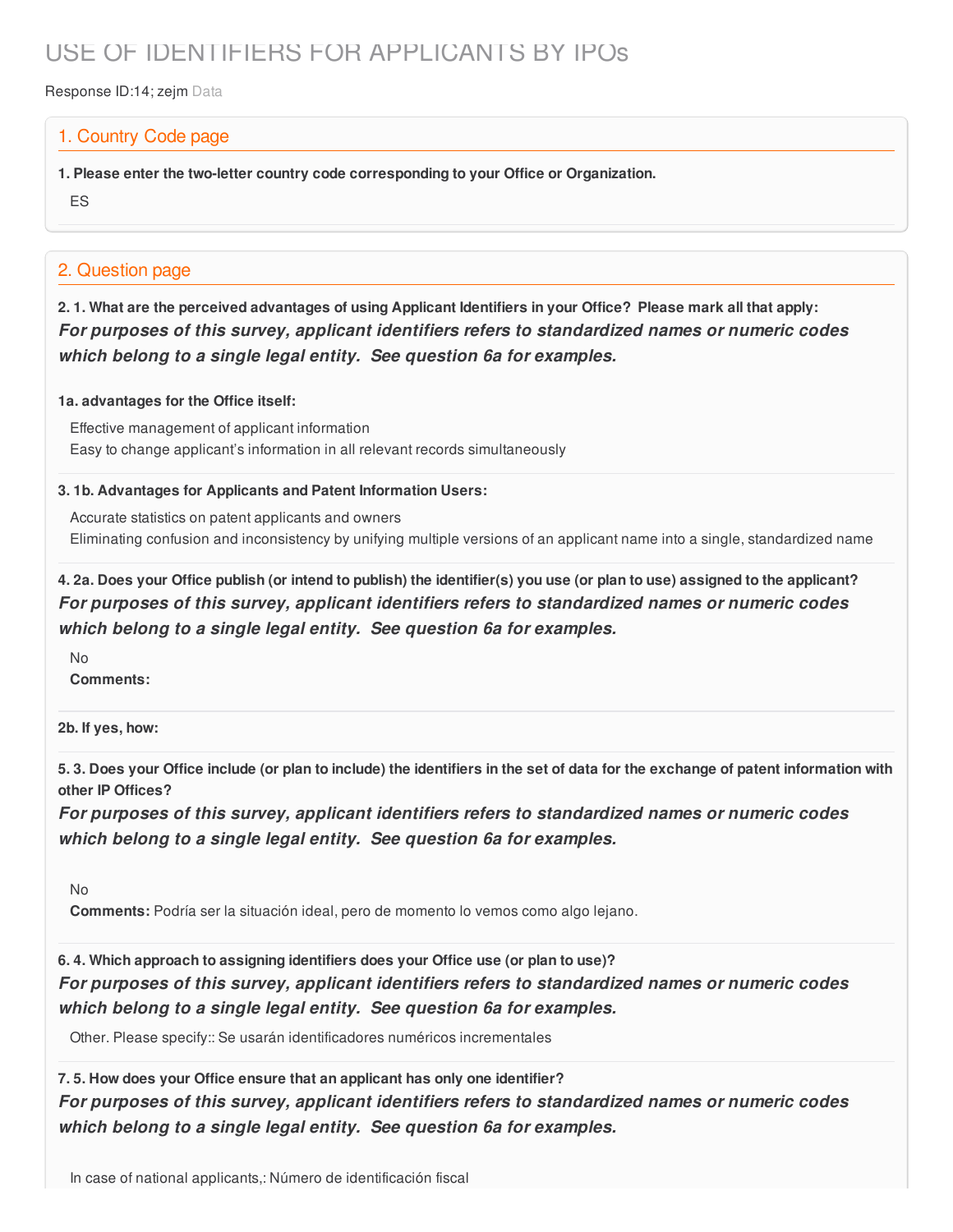**8. 6a. What information does your Office request in order to determine identifiers for national applicants?**

*For purposes of this survey, applicant identifiers refers to standardized names or numeric codes which belong to a single legal entity. See question 6a for examples.*

Tax number

E-mail address

**Comments:** Si bien el correo electrónico no siempre es un campo obligatorio, solo cuando se elija medio de notificación electrónico

**9. 6b. What information does your Office request in order to determine identifiers for foreign applicants?** *For purposes of this survey, applicant identifiers refers to standardized names or numeric codes which belong to a single legal entity. See question 6a for examples.*

10.7a. Does your Office consider that a Global Identifier (GID) would be a desirable solution for applicant name **standardization?**

Yes **Comments:**

#### **11. 7b. If yes, could you suggest how the GID should be established and maintained?**

Aunque desde la OEPM consideramos que sería una iniciativa de gran utilidad, por su gran calado debería ser abordada por un organismo supranacional. Deberían tenerse en cuenta multitud de temas tales como

- El modo de generación de los identificadores (siglas, números,..)
- La inclusión o no de los mismos en el intercambio de datos establecido actualmente
- El modo de actualización de los nuevos titulares (quien da de alta...)

A día de hoy nos parece un momento demasiado temprano para tener una idea más detallada respecto al modo de establecer un GID.

12.7c. In case a GID is established, will your Office use both the GID and a national identifier at the same time, or will your **Office use the GID instead of a national identifier?**

Ambos

# **13.PART B - NO IDENTIFIER**

8a. If your Office does not use or does not intend to use identifiers for applicants, please explain why: *For purposes of this survey, applicant identifiers refers to standardized names or numeric codes which belong to a single legal entity. See question 6a for examples.*

14.8b. Please describe any alternative approach to the use of identifiers that your office is using or contemplates using, including how that approach deals with issues of name ambiguity (misspellings, multiple spellings, different character sets, **etc):**

*For purposes of this survey, applicant identifiers refers to standardized names or numeric codes which belong to a single legal entity. See question 6a for examples.*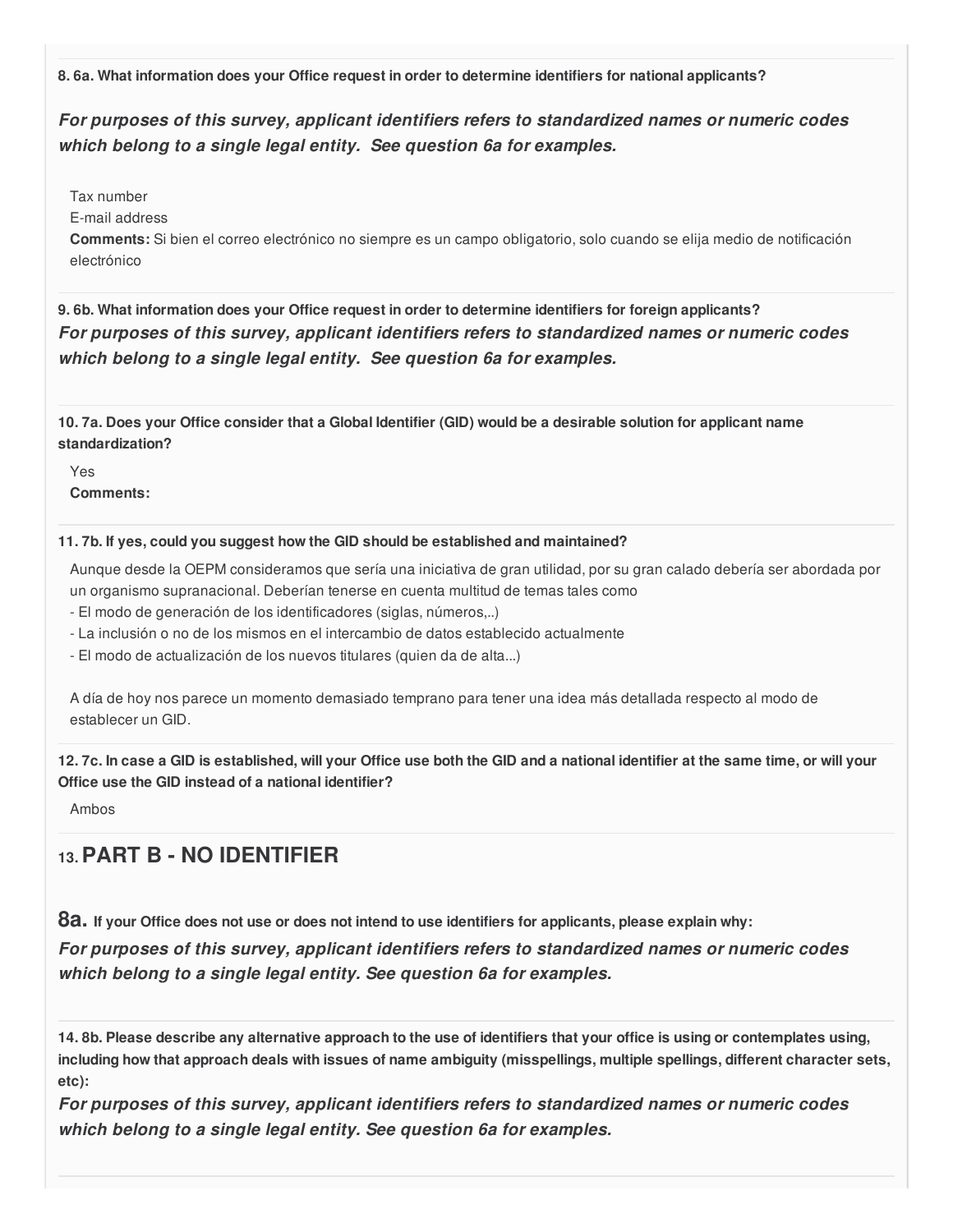15.9. Please explain any drawbacks or legal complications your Office may have related to using identifiers: *For purposes of this survey, applicant identifiers refers to standardized names or numeric codes which belong to a single legal entity. See question 6a for examples.*

**16. 10. Which of the following options would you consider for investigation in your Office?**

*[Note \* Normalization – correction of "trivial" errors (which leave the possibility of multiple name variants for one applicant)*

*\*\* Standardization – using one name variant for an applicant (which might not be the ultimate owner, as IP rights can be registered in the name of a subsidiary when the beneficiary is the parent company)]*

Please mark each option that you choose with (L: Low), (M: Medium) or (H: High) depending on the priority attributed **by your office.**

|                                                               | L: Low   | M: Medium | H: High |
|---------------------------------------------------------------|----------|-----------|---------|
| Use of identifiers                                            |          |           | X       |
| Normalized* names                                             | $\times$ |           |         |
| Use of "dictionaries" of patentee names by patent information | $\times$ |           |         |
| Use of standardized** names designated by applicants          | X        |           |         |

#### **Other. Please specify:**

17.11. What is your Office's desired outcome from the Name Standardization Task Force (set of recommendations, public **database, etc.)? Please explain:**

Una base de datos común para los distintos organismos de Propiedad Industrial y, tal vez, para los actores involucrados en la tramitación de títulos de propiedad industrial (agentes, abogados PI,...)

#### 18.12. Where should the standardization effort be focused? For example, on internal systems in IPOs or for externally-held **IP databases?**

No nos queda claro el alcance de la pregunta. En la OEPM nuestro objetivo es conseguir una base de datos propia de alta calidad basada en identificadores únicos. Consideramos que la situación ideal sería que una iniciativa de este tipo se impulsara a nivel global (internacional).

Respecto a las bases de datos externas, si se están considerando las puestas a disposición del público por otros proveedores, nos parece que también es interesante, si bien la prioridad la centraríamos en las bases de datos propias de las OPIs.

19.12a. Does your Office use (or plan to use) a computer algorithm for the normalization or standardization of applicant **names?**

Yes

**Comments:**

**20. 12b. If yes, please briefly describe the algorithm.**

*A detailed description is not necessary. If the algorithm has a commonly recognized name, that may be sufficient. If not, a few words or sentences describing the general approach of the algorithm are*